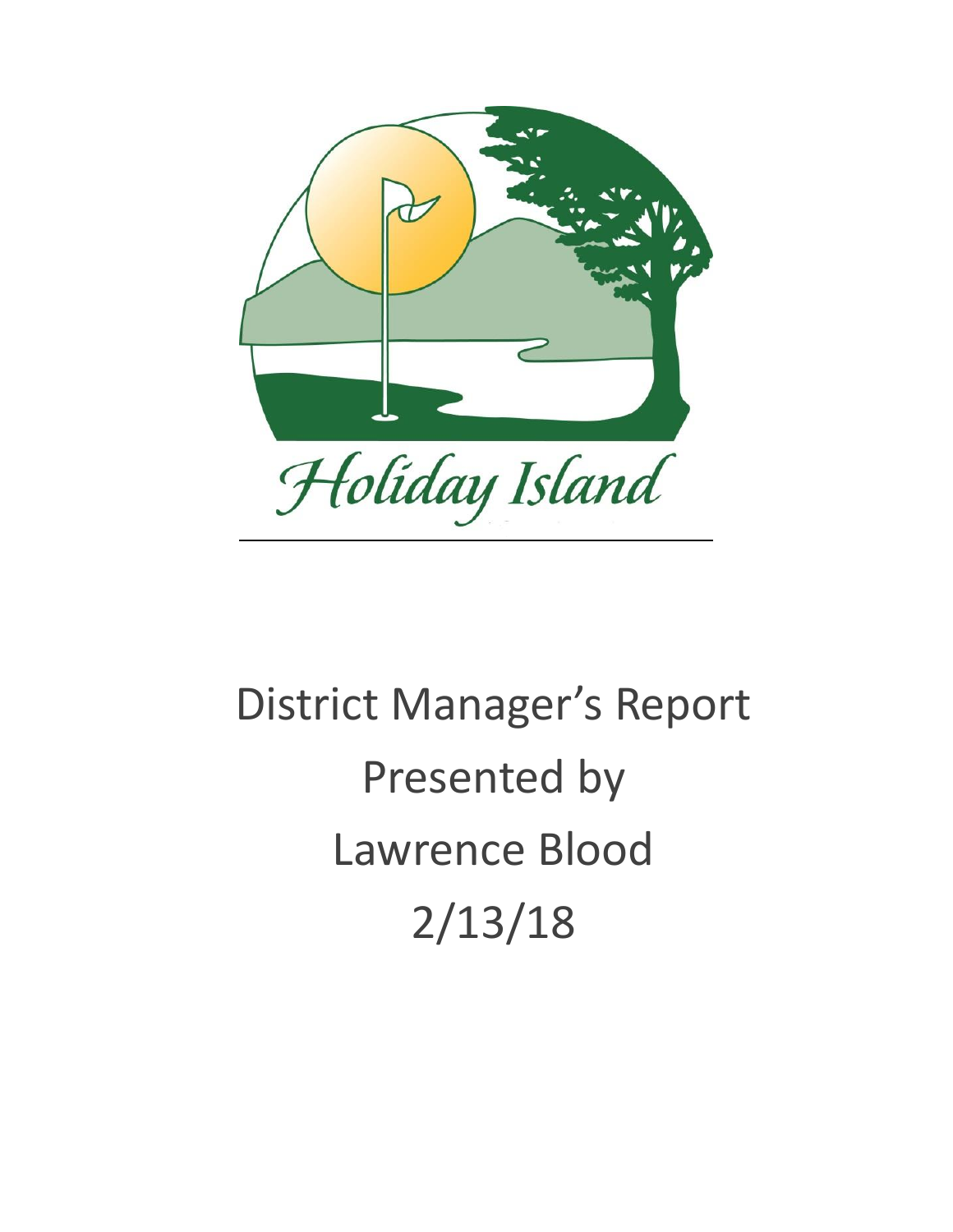## **Administration**



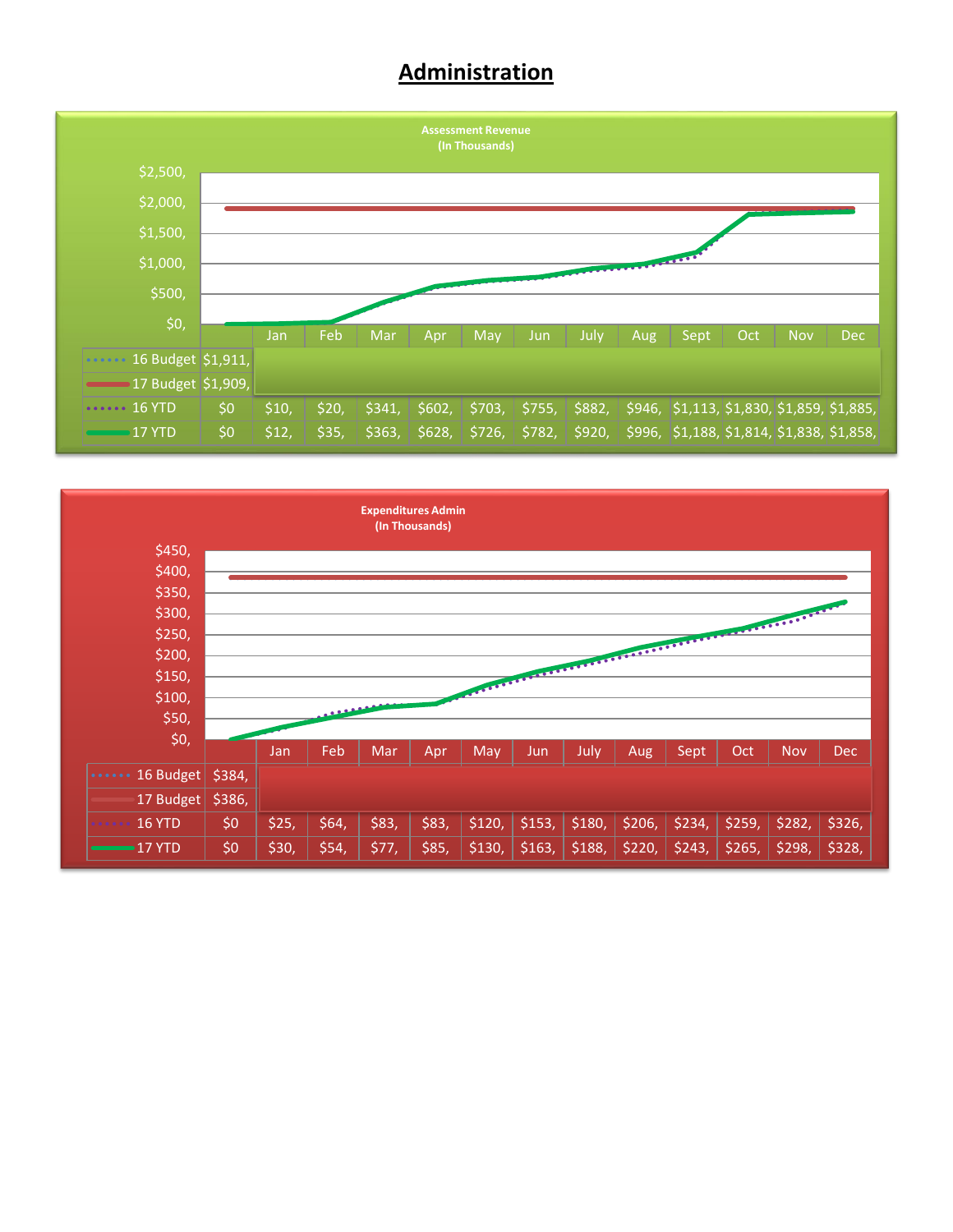## **Water and Wastewater**



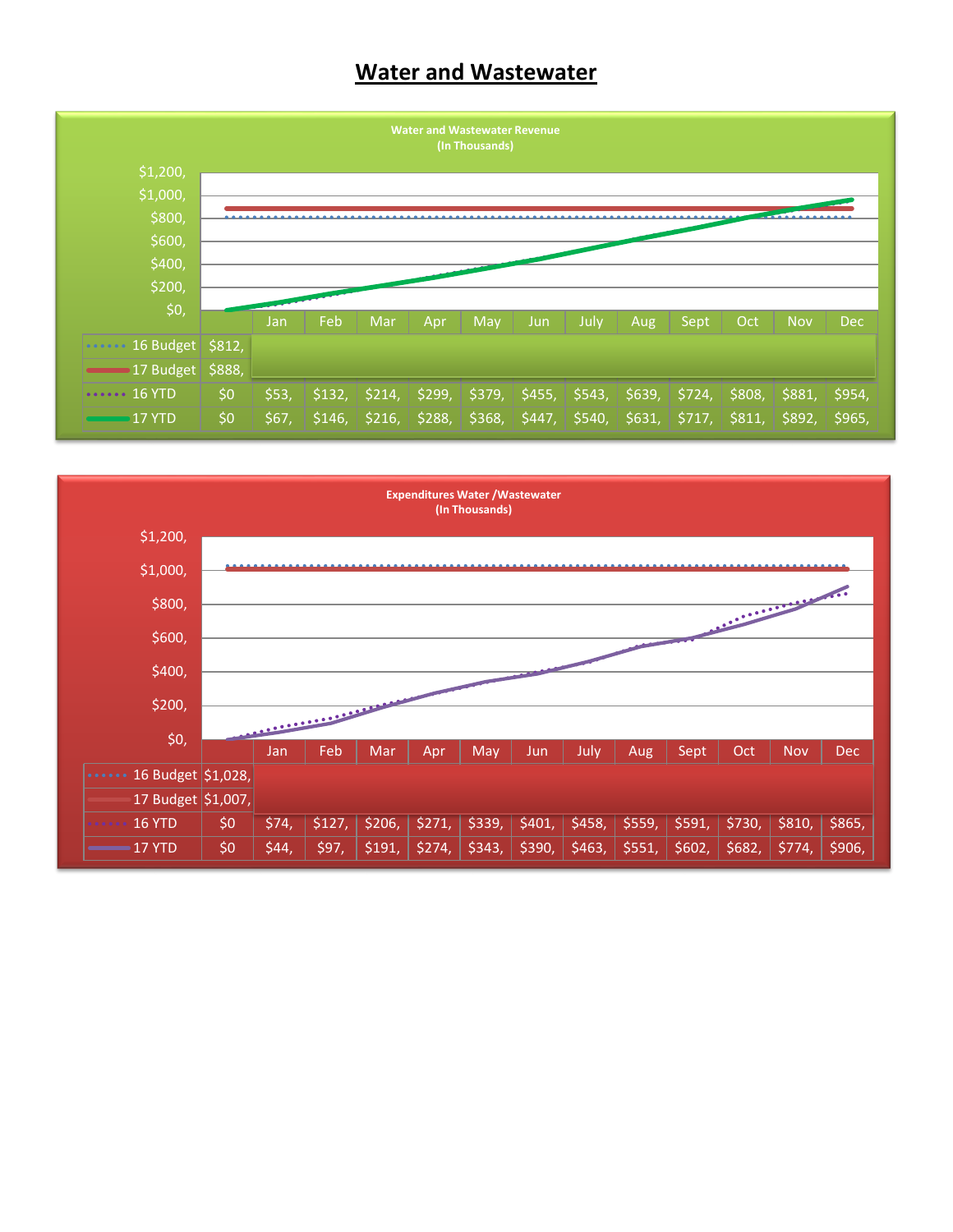#### **Down one Staff person**

#### **WATER**

Repaired water service leaks: Shield Dr/Fairway Place, 198 H.I Dr. Repaired Water Main Leak:

Daily checks on well's and prv/maintenance if needed 3x a week. Replaced 14 water meter bottoms that were frozen and broke. Repaired air release valve on Bridge that froze and broke.

#### **WASTEWATER**

Sewer install at 21 Deer Run Dr

Thawed sewer line at 2 Wild Turkey Dr.

Replaced water feed line to flex rake at W.W. plant that froze and broke. Routine checks/maintenance if needed of all lift stations 3x a week.



| Month     | Well#1 | Well#4 | Well #5 | Island | Mainland | Production | <b>Water Billed</b> | % Loss |
|-----------|--------|--------|---------|--------|----------|------------|---------------------|--------|
|           |        |        |         |        |          |            |                     |        |
| January   | 4,642  | 6,385  | 12,189  | 4,642  | 18,574   | 23,216     | 5,574               | 78.7%  |
| February  |        |        |         |        |          |            |                     |        |
| March     |        |        |         |        |          |            |                     |        |
| April     |        |        |         |        |          |            |                     |        |
| May       |        |        |         |        |          |            |                     |        |
| June      |        |        |         |        |          |            |                     |        |
| July      |        |        |         |        |          |            |                     |        |
| August    |        |        |         |        |          |            |                     |        |
| September |        |        |         |        |          |            |                     |        |
| October   |        |        |         |        |          |            |                     |        |
| November  |        |        |         |        |          |            |                     |        |
| December  |        |        |         |        |          |            |                     |        |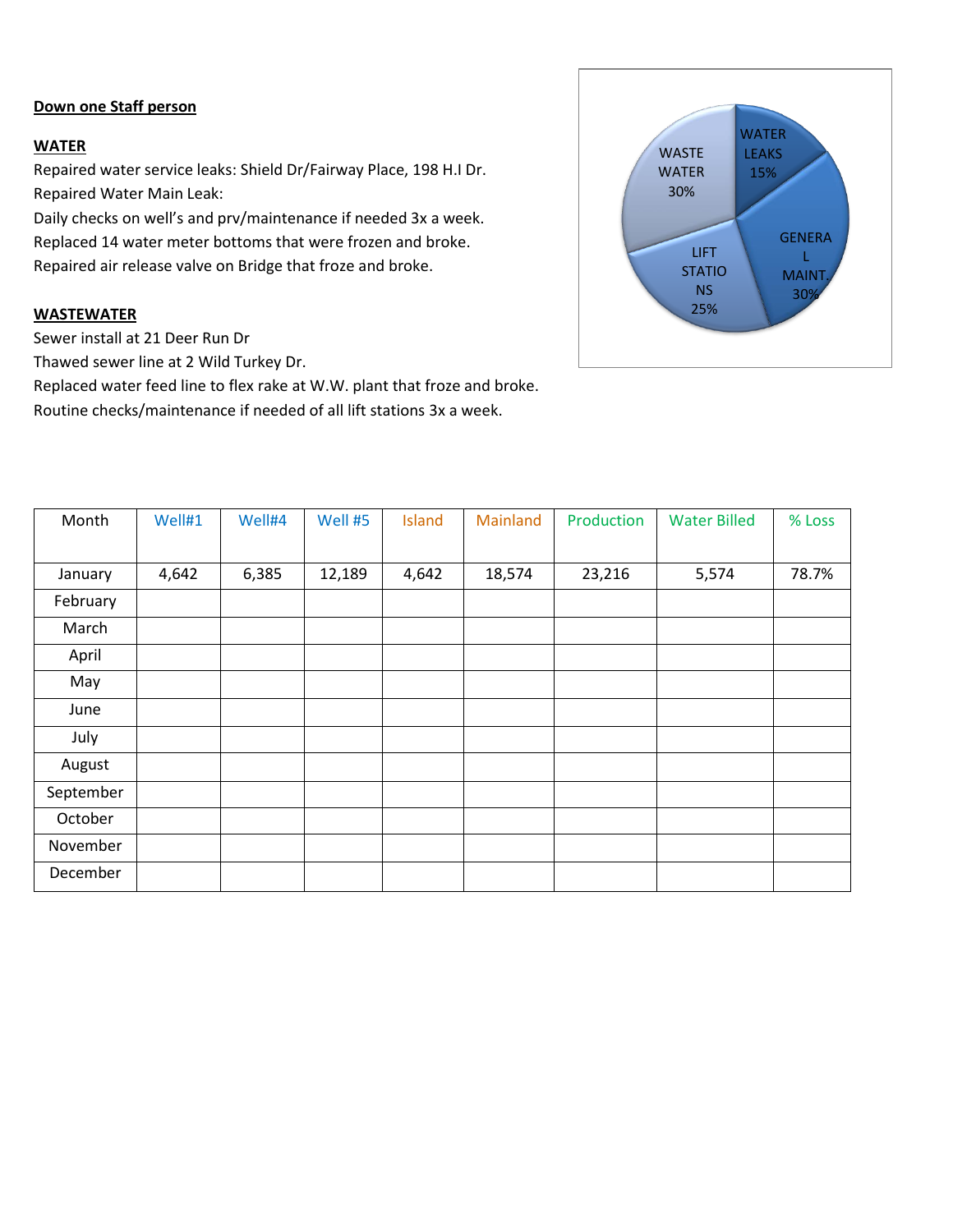# **Roads and Public Facilities Department**



**Easement Clearing:** Cleared easements on Starlite Avenue, Silverspur Lane, Walnut Avenue and El Dorado Drive.

**Snow/Ice Removal:** Applied 78 tons of chat on roadways for traction. Applied 1,500 gallons of Calcium Chloride to roadways to melt ice and hard packed snow.

**Street Sweeping:** Swept off excessive chat from roadways.

**Chipping:** Chipped at 113 Appaloosa Drive. Chipped 30 downed trees felled by the 18 Hole Golf Course. Hauled off 7 full chipper loads of chips.

**Road Maint:** Spread and compacted wet base rock at the intersection of Coral Lane and Starlite Avenue.

**General Maint:** Picked up trash at the point.

**Veh/Equip. Maint:** Installed block heater in M-17 Backhoe. Used the one from the cracked block that we kept for spare parts. Helped install Stump Grinder on Golf Course's Kubota Tractor. Serviced Chipper. Put new batteries in old Engine-2 for the Fire Department. Installed new sweeper brushes on M-30 Street Sweeper. Cleaned up and made necessary repairs to plow/chat trucks.





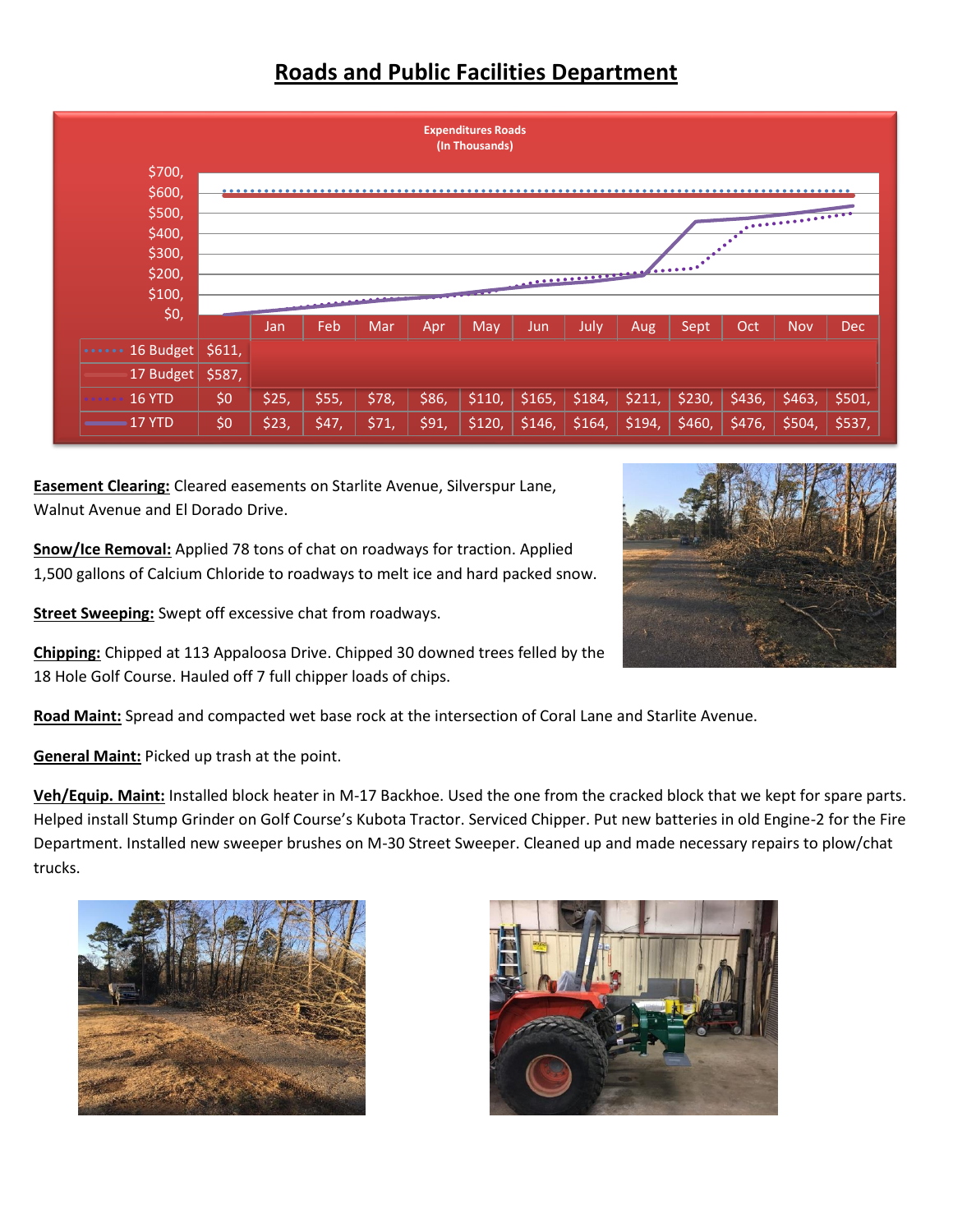# **Fire Department**





- Fire Personnel: Annual Gear Check
- 1 New AHA Instructor
- 1 Air Medivac.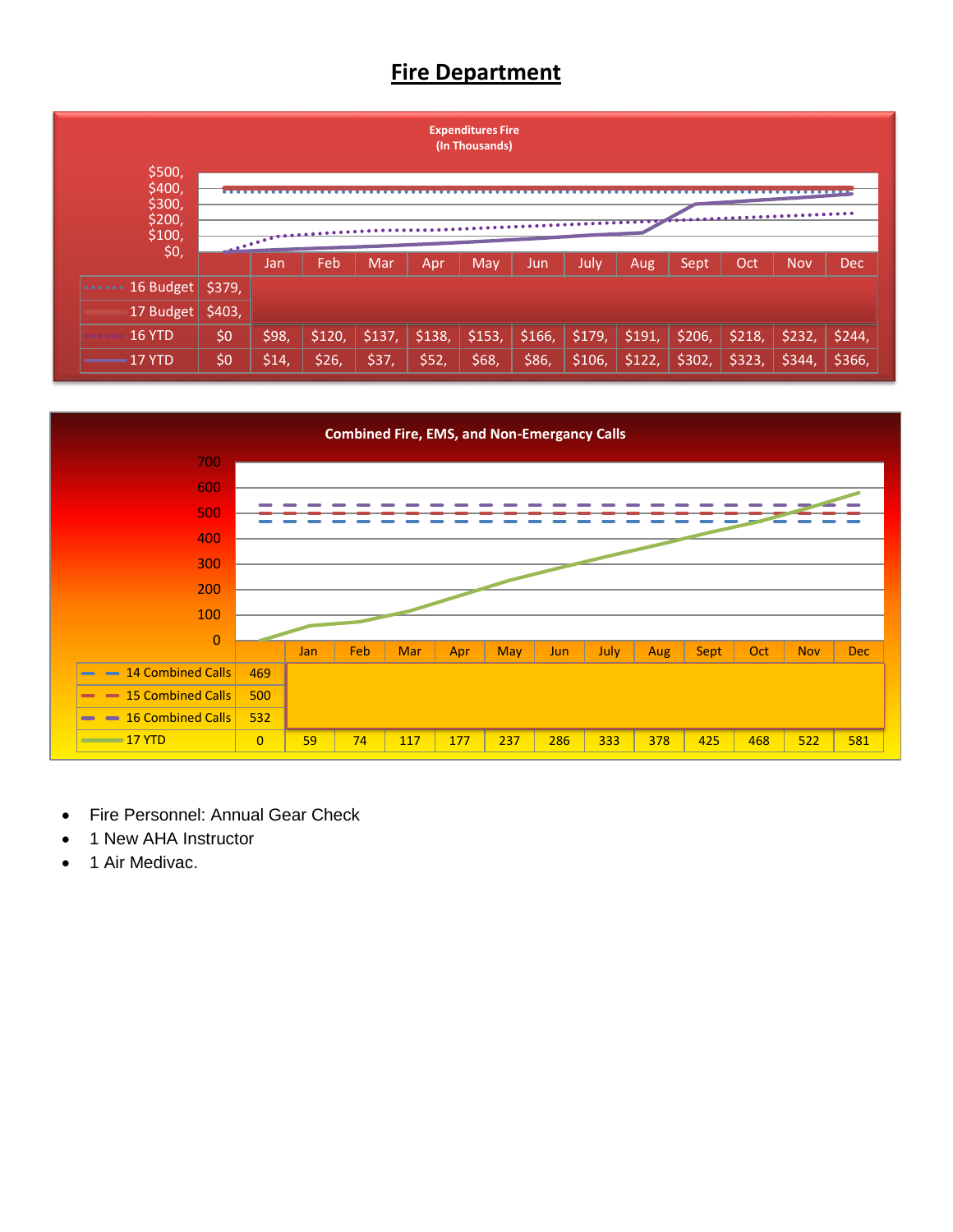# **Recreation Center**





- Roof
- Facility upgrades
- New pergola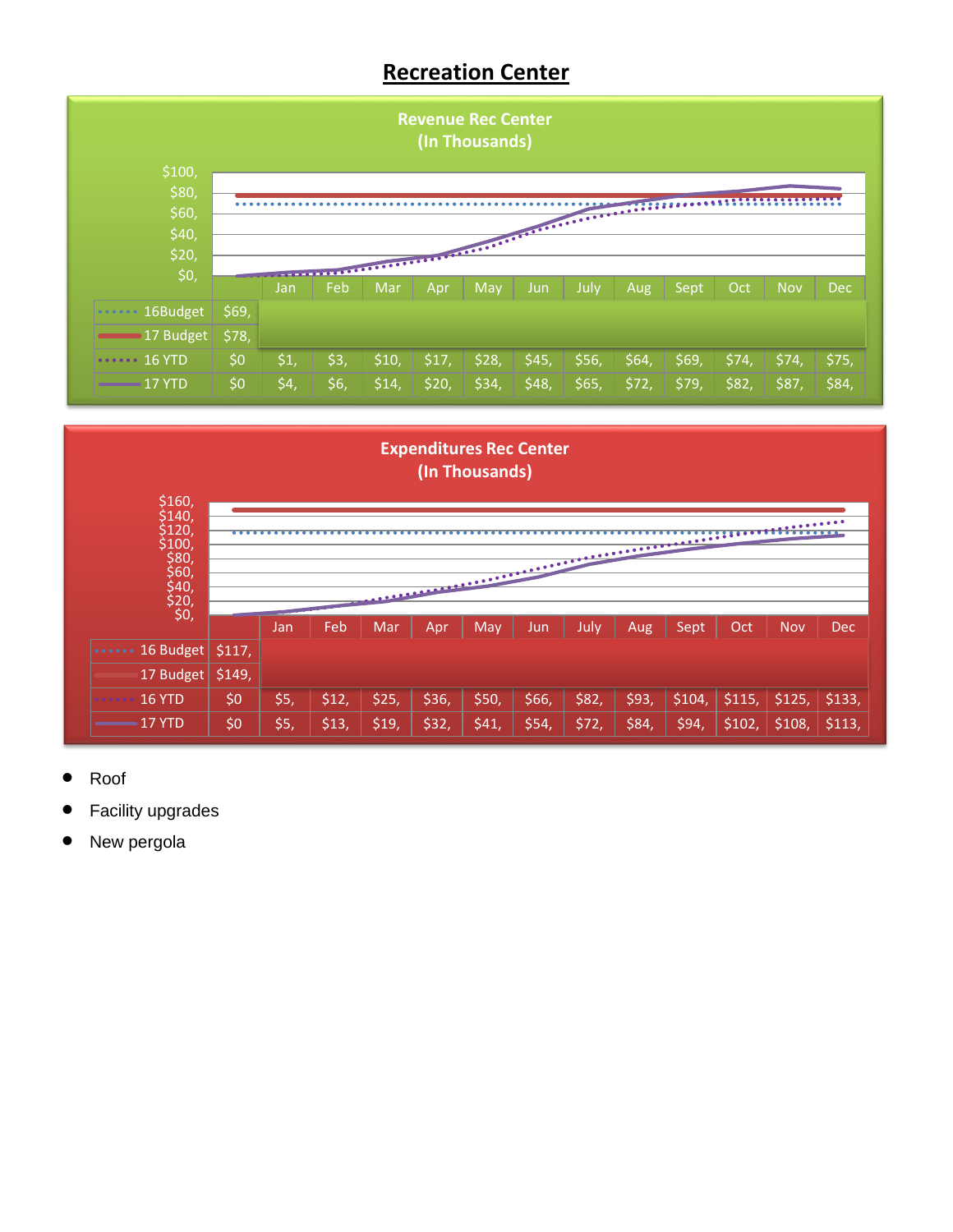## **Golf**





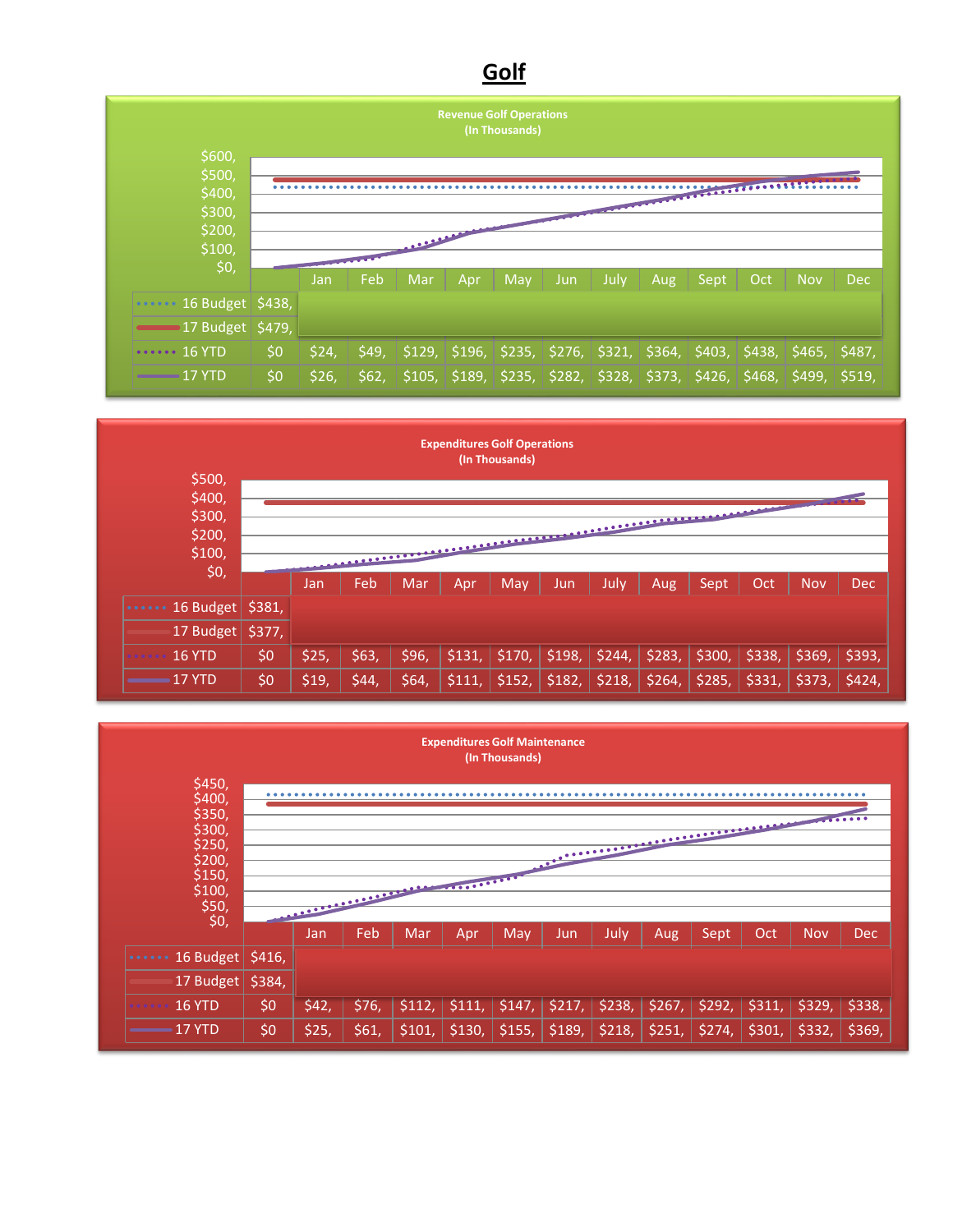# **Golf Operations**

- January finished ahead of budget considering the weather.
- Golf was down but cart fees were up.
- Food and beverage, Merchandise, Driving Range, Cart Fees and storage are all up
- Working on programs and schedules for this season.
- The Chili cook-off is going well we have \$4,000 in sponsorships so far.

# **Golf Maintenance**

• `Tree management program, 30 trees were fell, almost all of which were removed due to the failing health of the tree, and for safety reasons.



#### **Marina**



- Total Fuel Spill costs to date \$83,254. HISID out of pocket is \$3,921 cash + 3,580 in-kind.
- MSPE presentation on fuel system at March BOC meeting